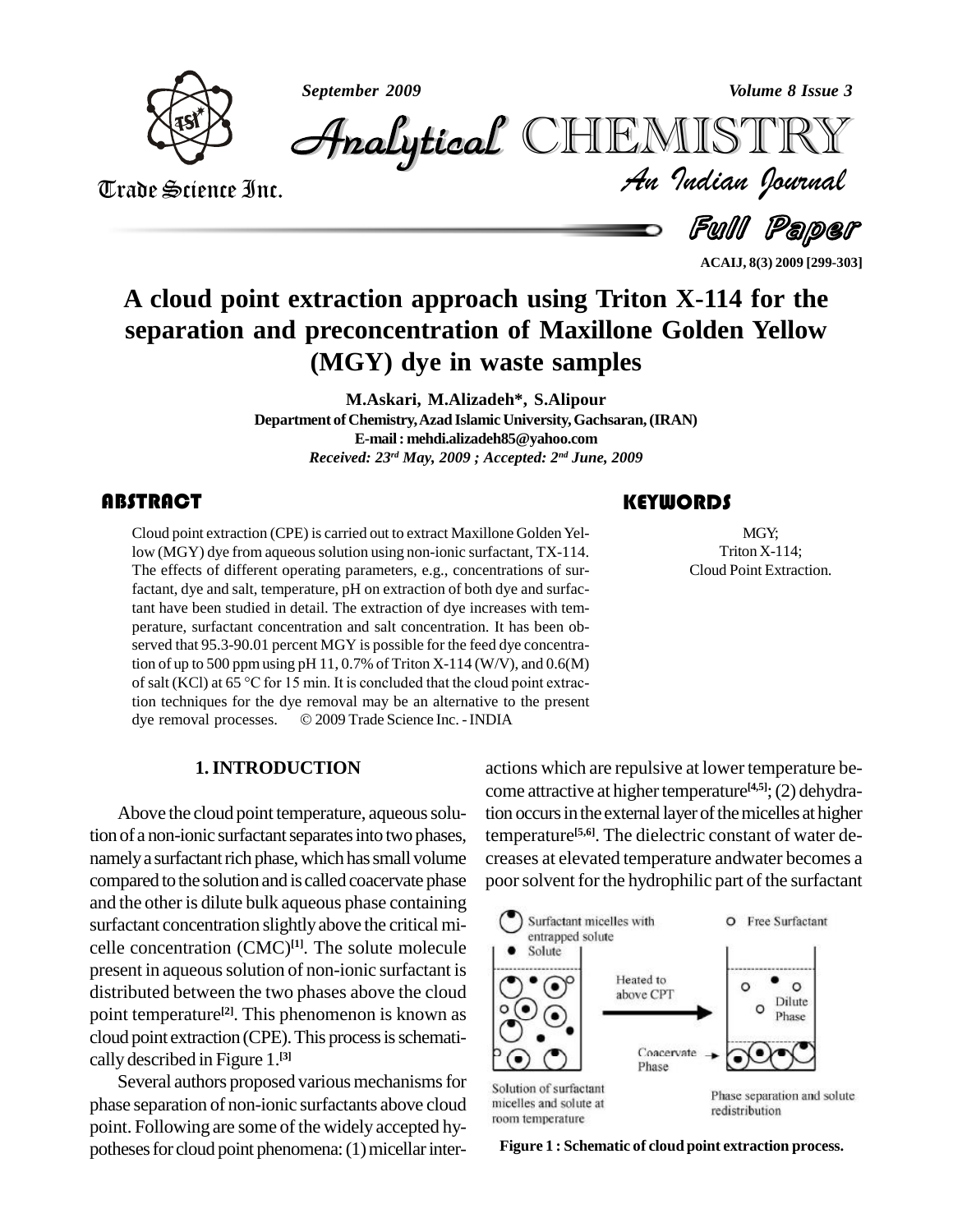## Full Paper

molecules leading to phase separation;  $(3)$  at higher temperature, micellar aggregation number and micellar size increases causing to phase separation **[7,8]**. In our laboratory,CPEhas been successfullyused forthe removal of MGY dye using TX-114 as the non-ionic surfactant.

Color removal from effluent is one of the most difficult requirements faced by textile finishing, dye manufacturing, paper industries. Among the various types of dye, MGY dye is used in textile, wood and leather. The effluents containing dyes are highly colored resulting in major environmental problems. So these colored wastes need to be treated before disposal. **[9]**

Many investigators have studied different techniques for the removal of colored dye from wastewater, e.g., (a) different membrane separation processeslike re verse osmosis(RO) **[10]**, nanofiltration (NF) **[11]**,micellar enhanced ultra filtration (MEUF)<sup>[12,13]</sup> and membranewet oxidation<sup>[14]</sup>: (b) adsorption on to (i) agricultural P<sup>n</sup> solid waste **[15]**,(ii) different bentonites **[16]**,(iii) various types of activated carbon<sup>[17]</sup> and (iv) surfactant impregnated montmorillonite<sup>[18]</sup>, etc.: (c) several oxidation processes **[19]**: (d) ozonations **[20]**. Cloud point extraction (CPE) may be an effective method for removing dye from aqueous solution<sup>[21,22]</sup>.

In the present work, cloud point extraction has been adopted to remove cationic dye (MGY) from waste water using TX-114 as nonionic surfactant. The effect of pH, temperature, concentrations of surfactant and salt on extraction of dye has been studied.

### **2. EXPERIMENTAL**

#### **2.1.Instruments**

The absorption of MGY was performed with a 160Ashimadzu spectrophotometric UV-VIS.The in strumental parameters were those recommended by the  $\frac{1}{8}$   $\frac{60}{100}$  manufacturer. A Metrohm601 nH/Ion meter with a com manufacturer. A Metrohm691 pH/Ion meter with a combined glass. Calomel electrode was used for adjust ment of test solution pH.

## **2.2. Reagents**

double distilled water was used throughout. A solution *Indian*<br> *Indian*<br> *I*<br> *ISTRY*<br> *INSTRY*<br> *Indian Iournal* All Chemicals used water of analytical grade and of Triton X-114 was prepared by dissolving 12 g of  $\frac{$  Figure Triton  $X-114$ (Merck) in Water and diluting to  $100$  mL in a volumetric flask. A stock solution of 500 mg L<sup>-1</sup> of  $\frac{1}{80^0}$  C.

Analytical CHEMISTRY

MGY was prepared by dissolving.05 g of the MGY in water and diluting to 100 mL in a volumetric flask, More diluted were prepared daily using this stock solution. A solution of potassium chloride (KCl) 2.0 mol  $L^1$  was prepared by dissolving 14.91 g of KCl (Merck) in water and diluting to 100 mL in a volumetric flask. Doubly distilled water was used to prepare all the solutions.

## **2.3. General procedure**

An aliquot of the MGY,  $0.7\%$  of Triton X-114 (W/ V), 15 mL of 2 mol L -1 KCl were added to a 50 mL volumetric flask and diluted to the mark with water. The resultant solution was transferred to a 50 mL tube and equilibrated at  $65^{\circ}$  C in a thermostat bath for  $15$ min. After complete phase separation, the tube was removed fromthe temperature bath and cooled to room temperature. The concentration of MGY in the dilute phase was measured by spectrophotometeric method.

## **3. RESULTS AND DISCUSSION**

The absorption of MGY in aqueous solution showed amaximumabsorption band at 439 nm.Therefore, all the measurements were carried out at this wavelength.

#### **3.1. Effect of pH**

The effects of the pH of the solution on the extent of MGY extraction are shown in Figure 2 for different concentration of MGY  $(5, 8 \text{ mg L}^1)$ , 0.12 % of Triton  $X-114$  (W/V) and  $80^{\rm o}$  C. Extraction of MGY is less in acidic pH. Hence, pH 11 was chosen as adequate pH value for further studies.



**Figure 2 :Effect ofpHonextractionofdyeusingTX-114.Con ditions: 50 mLofsolution containing different concentration of MGY (5, 8 mg L -1), 0.12 % of Triton X-114 (W/V), Temp 80 <sup>0</sup> C and time 20 min.**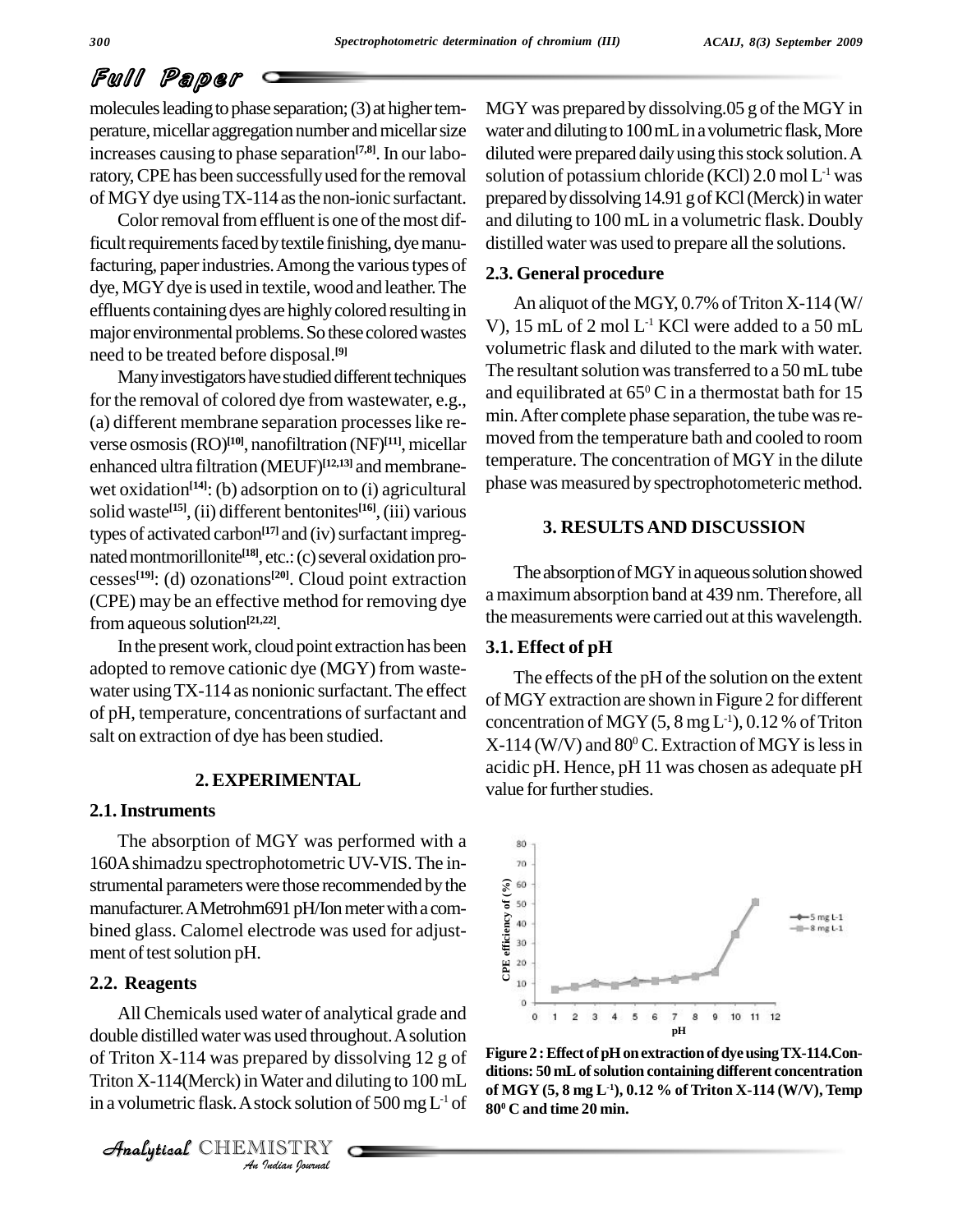## **3.2. Effect ofTriton X-114 concentration**

The effect of the Triton X-114 concentration on  $\frac{\text{Were U}}{100}$ CPE efficiency of MGY is shown in Figure 3. for succharacterized by the cessful cloud point extraction of dye, it is desirable to  $\frac{1}{2}$ use minimum amount of surfactant maximum extraction of dye. Therefore, the effect of the surfactant concentration was investigated in order to ensure maximum<br>extraction of eigensy these hear absenced from the fig. extraction efficiency. It has been observed from the figure that extraction of the dve increase sharply when Extraction efficiency. That been observed from the rig-<br>ure that extraction of the dye increase sharply when  $\frac{8}{6}$ TX-114 concentration increases from 0.03 to 0.7  $\%$  35 45 (W/V).Beyond 0.7 % (W/V), the extraction efficiency is almost constant.

QuantitativeCPE efficiencywas observed when the Triton X-114 concentration was above  $0.7\%$  (W/ V).The surfactant concentration of 0.7 % (W/V)was chosen as optimum.



**Figure 3 : Effect of TX-114 concentration on the CPE effi ciency** of MGY. Conditions: **50 m**l of solution containing different concentration of MGY (**5**, 8 **mg** L<sup>-1</sup>), pH 11, Temp 80<sup>°</sup>C  $\bullet$  **ferent concentration of MGY (5, 8**  $\textbf{mg}\, \textbf{L}^{\text{-}1}$ **),**  $\textbf{pH}\, \textbf{11}$ **, Temp**  $\textbf{80}^{\text{o}}\textbf{C}=\frac{\textbf{g}}{\text{N}}\text{m}$ **and time 20 min.**

### **3.3. Effect of equilibration temperature**

The effect of the equilibration temperature (45- 80<sup>o</sup>C) on the cloud point extraction was also investi- MG gated. The critical micelle concentration (CMC) of nonionic surfactant decreases with temperature **[23]**. More over, non-ionic surfactant appear relativelymore hy drophobic at higher temperatures, due to an equilibrium shift that favors dehydration of the ether oxygens. This leads to an increase in the number concentration of micells. Therefore, the solubilization capability of the micellar solution increases with temperature leading to an increase in the dye extraction. The effects of the operating temperature on the extraction of MGY are clear from Figure 4. the extraction efficiency of dye increases with temperature. Quantitative CPE efficiency

for MGY were temperature above when minimum 65 $^{\rm o}\!{\rm C}$ were used. Thus a temperature of 65 $^{\rm o}{\rm C}$  was selected.



**Figure 4 : Effect of temperature on the CPE efficiency of MGY. Conditions: 50 mLofsolution containing different of MGY(5, 8 mg L -1),0.7 % of Triton X-114 (W/V), pH 11 and time 20 min.**

#### **3.4. Effect of equilibration time**

Optimal equilibration time are necessary to com plete reaction, and achieve easy phase separation as efficient as possible.The dependence of extraction efficiency upon equilibration time was studied for a time interval of 5-30min (Figure 5.).An equilibration time of 15min was chosen as an optimum value.



**Figure 5 :Effect of equilibrationtime on the CPEefficiency of MGY. Conditions: 50 mLofsolutioncontaining different con centration ofMGY(5,8 mgL -1 ),pH 11, 0.7%ofTriton X-114**  $(W/V)$  and Temp  $65^{\circ}$ C.

#### **3.5. Effect of electrolyte**

out phenomena is directly related to the desorption of *Indian*<br>*Indian*<br>*IISTRY*<br>*IISTRY*<br>*Indian bouvaal* It has been reported that due to electrolyte salting out effect, salts decrease the cloud point of the surfactant and it is promotes the dehydration of the ethoxy group on the outer surface of the micells. The saltingions from the hydrophilic parts of the micelles, increasing inter-attraction between micelles and consequently leading to the precipitation of surfactant molecules<sup>[24]</sup>.

**Analytical** CHEMISTRY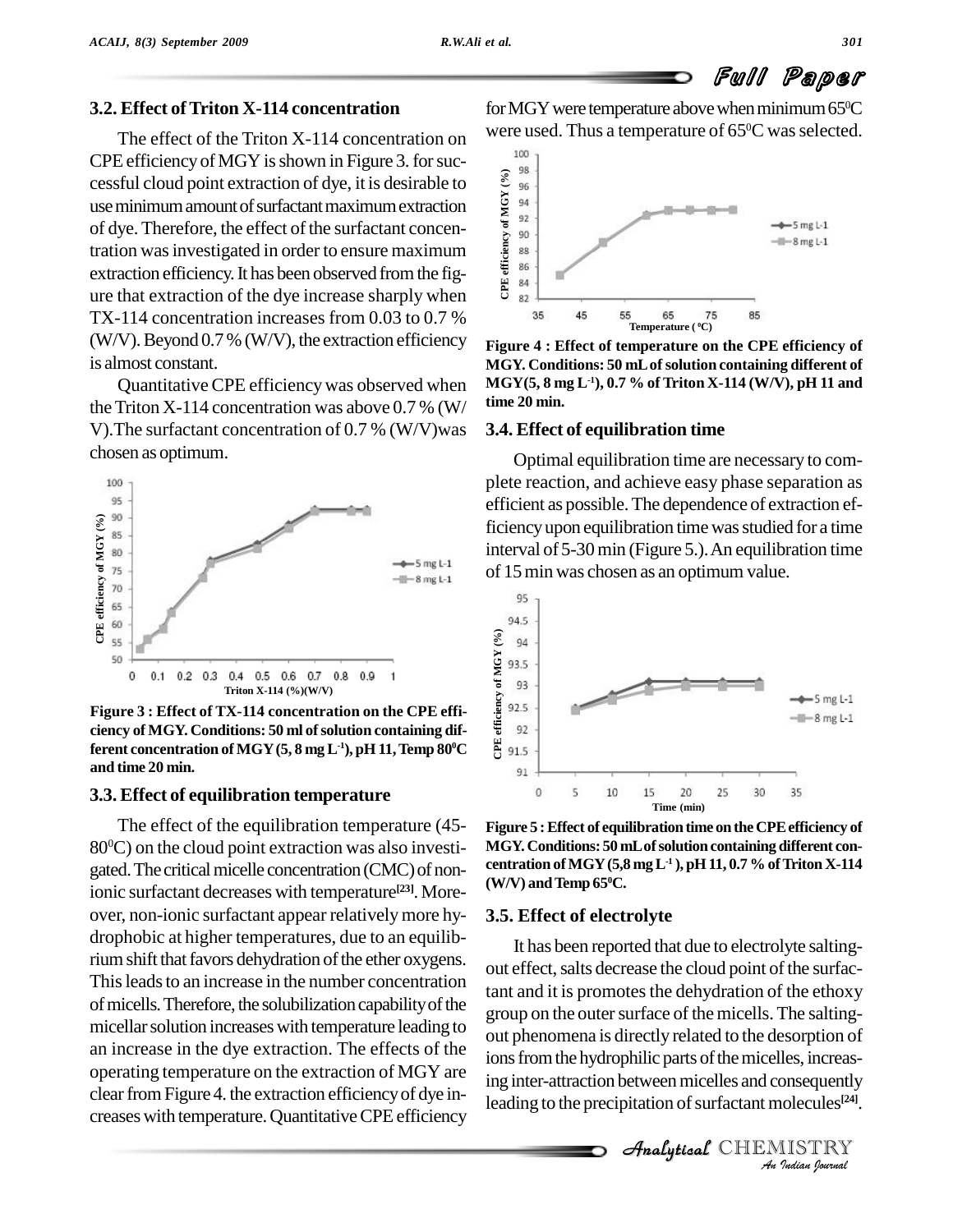# Full Paper

Therefore, addition of electrolyte increases phase separation enhancing the micellar concentration in the coacerate phase, leading to solubilization of more dye. However, the effect of potassium chloride is important because the cost of the eventual process depends on the amount of heat needed to obtain the separation of phases.

The effect of potassium chloride as an electrolyte was studied. It is observed from Figure 6, the extractionefficiencyofMGYwasslightlyincreasedinthepres ence of KCl and it was almost constant above 0.6 mol  $\mathrm{L}^{\text{-1}}$  of KCl. Thus a  $0.6$  mol  $\mathrm{L}^{\text{-1}}$  of KCl was selected for further studies.



**Figure** 6 **: Effect** of **KCl concentration** on the CPE efficiency **of MGY. Conditions: 50 mLofsolution containing different concentration of MGY (5, 8 mg L -1), 0.7 % of Triton X-114 (W/V), pH 11,Temp 65 <sup>0</sup>C and time 15 min.**

## **3.6. Effect of initial dye concentration**

 $\mathcal{A}$ nalytical  $\mathbb{CHEMISTRY}$ 

dye concentration, excess dye remains unsolubilized in *I*s dye remains<br>Ig in a decrea<br>IISTRY<br>*Indian Iournal* The effect of initial dye concentration on the extraction efficiencyusingabove optimumconcentration was investigated. The results presented in TABLE 1. show that up to 500 mg L<sup>-1</sup> of MGY be removed (>90  $\frac{e^{H}}{12}$ %) by CPE procedure. from Table observed that the extraction efficiency of dye decreases with the feed dye concentration. At a particular operating temperature and surfactant concentration, the surfactant concentration in both the dilute and coacervate phase remains con stant. Hence, the dye solubilization capacity of the surfactant micelles remains almost invariant in the coacervate phase. Therefore, with the further increase in feed [6] P. Nilsson, the dilute phase, resulting in a decrease of the extractionefficien

| TABLE 1 : Effect of initial dye concentration on the CPE effi- |  |
|----------------------------------------------------------------|--|
| ciency of MGY.                                                 |  |

| CPE efficiency $(\% )$ | Concentration (mg $L^{-1}$ ) |
|------------------------|------------------------------|
| 95.3                   | 5.0                          |
| 95.0                   | 8.0                          |
| 96.7                   | 15.0                         |
| 94.3                   | 20.0                         |
| 96.0                   | 25.0                         |
| 95.2                   | 50.0                         |
| 94.8                   | 75.0                         |
| 94.0                   | 150.0                        |
| 94.6                   | 200.0                        |
| 90.0                   | 500.0                        |

## **4.CONCLUSIONS**

Cloud point extraction of MGY canbe successfully used to remove color wastewater usingTX-114 as non-ionic surfactant. The effects of pH, temperature, and time, concentration of KCl, TX-114 and MGY on the extraction efficiencyhave been studied in detail. It is observed that the extraction efficiency increases with temperature, TX-114 and KCl concentration. From the experimental, it is observed that for dye concentration up to 500 mg  $\mathrm{L}^{\text{-}1}$ , >90 percent of MGY dye is removed. Separated aqueous phase still contains some of dye, probably solubilized in the micelle of the surfactant.

## **REFERENCES**

- **[1]** W.Kimchuwanit, S.Osuwan, J.F.Scamehorn, J.H.Harwell, K.J.Haller; Sep.Sci.Technol., **35(13)**, 1991 **(2000)**.
- **[2]** M.J.Rosen; Surfactants and Interfacial Phenom ena, John Wiley & Sons, New York, **(1978)**.
- **[3]** M.K.Purkait, S.DasGupta; S.De Separation and Purification Technology, **51**, 137 **(2006)**.
- **[4]** V.DeGiorgio, R.Piazza, M.Corti, C.Minero; J.Chem.Phys., **82**, 579 **(1984)**.
- **[5]** R.Carabias-Martinez, E.Rodriguez-Gonzalo, B.Moreno-Cordero, J.L.Perez-Pavon, C.Garcia- Pinto, E.FernandezLaespada;J.Chromatogr.A, **902**, 251 **(2000)**.
- H. Wennertrom, B. Lindman; J.Phys.Chem., **87**, 1377 **(1983)**.
- **[7]** C.D.Stalikas; Trends Anal.Chem., **21(5)**, 343 **(2002)**.
- **[8]** B.Lindman, H.Wennerstrom; J.Phys.Chem., **95(15)**, 6053 **(1991)**.